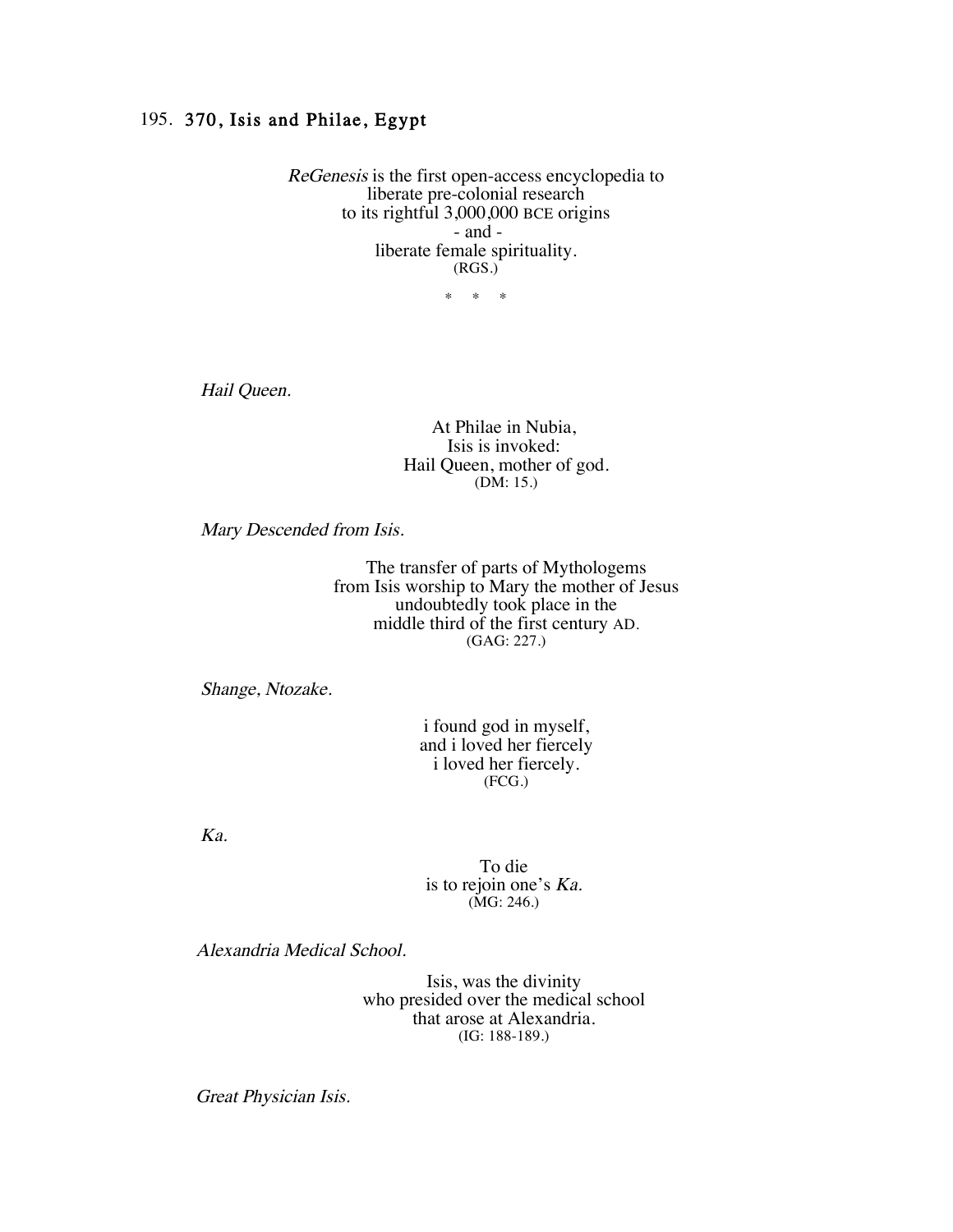She [Isis] was 'Mistress of Magic' and 'Great Physician,' in which aspect, she is able to heal Osiris, and to become the mentor of physicians. (CDBL: 82.)

Sais Medical School.

In the  $6<sup>th</sup>$  c., medical students at the Sais Medical School were 'priests in the temples' of the goddess. (TES: VOL. 1, 18.)

Mystery Religions.

## Mystery religions were organic in an initiatory and esoteric structure such as the Isian, Eleusian, and cult [culture] of Cybele. (RGS.)

Alexandria Library.

Destroyed by the canonical groups, for example, in the burning of the library at Alexandria and the book burnings of the middle Christian period. (SOF: 262.)

Ancient Philae, temple site of black Isis (Ese) in Nubia, encompasses a rich and fascinating archaeomythological study. Although the temple fell into alien hands, goddess Isis' power not only continued for over three millennia in Egypt, but also "her worship grew during the Hellenistic period (when she was conflated with the Great Mother of the Greeks, Demeter), \* then continued into the Roman Era, and finally was adapted to Christian needs." (HLW: 13.) Reginald Eldred Witt notes that the "veneration (hyperdulia) of the Blessed Virgin Mary was certainly introduced at about the same time as Theodosius ordered the destruction of Pagan temples, … but [Isis] survived in some very remarkable ways." Over the centuries, "her violent end proved her dreaded power." (IG: 273-4.) Witt adds that due to the ancient Isiac stronghold she subsequently took prominence in major Greek centers including Delos, Delphi and Eleusis where she was well revered. (IG: 21.)

\* (DEM: 225.)

[Additionally] Harbors of Isis were found on the Arabian Gulf and the Black Sea. Inscriptions show that she found faithful followers in Gaul, and Spain, Pannonia and Germany. She held sway from Arabia and Asia Minor in the east to Portugal and Britain in the west and shrines were hallowed to her in cities large and small: Beneventum, the Piraeus, London (IG: 21).

Around 370 BCE, Philae was constructed on top of a prior temple site. Philae or the 'Holy Island' (DM: 14) was a primary healing center of the matrilineal Nubians as was Hathor's Dendera Temple complex. (Other temple similarities include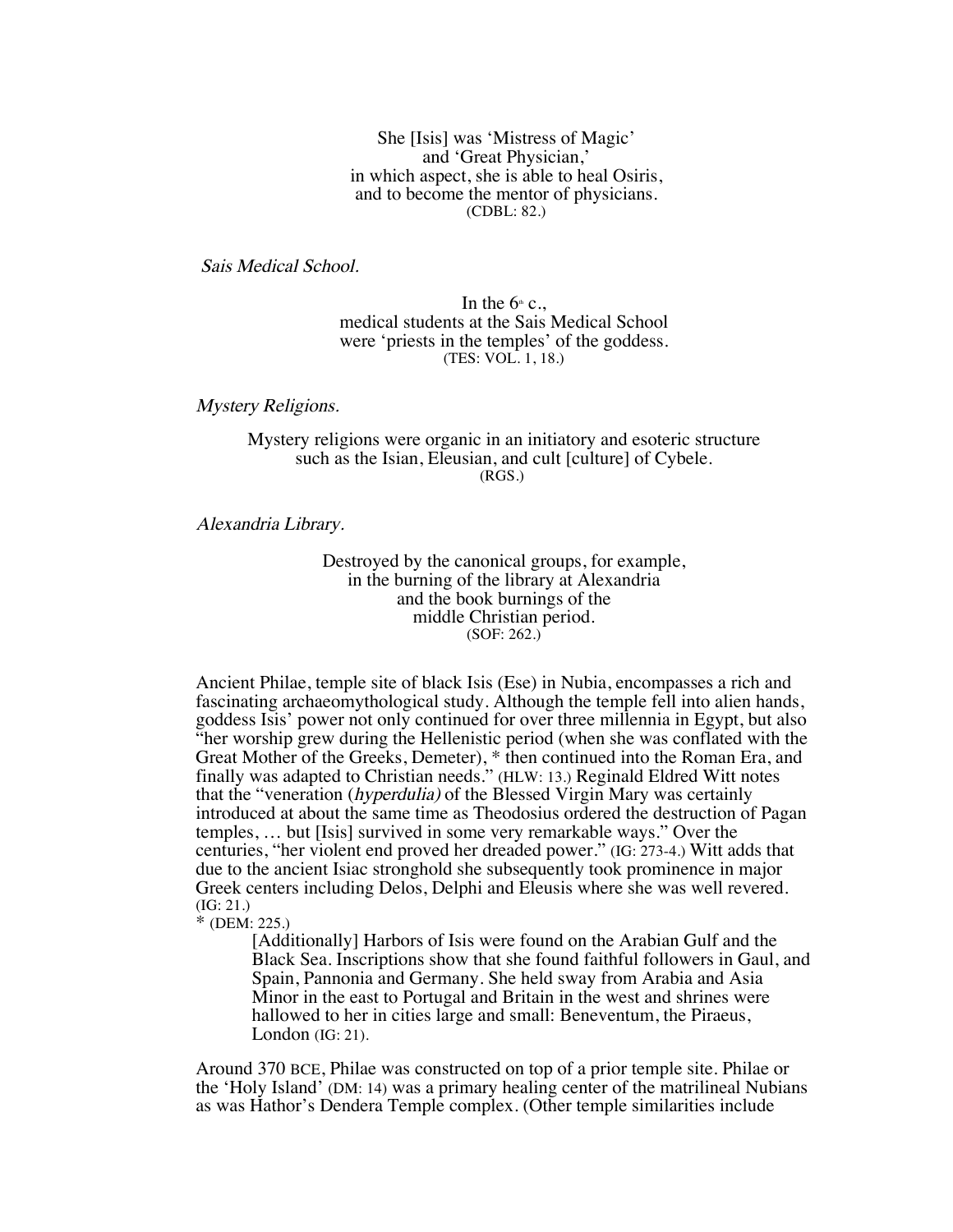Hathor's stylized headdress on the many lotus capitols.) (TOL: 172.) In the  $5<sup>*</sup>$ century, Nubians went to great efforts to prevent the Christians from taking over the Isian temple and Mysteries, but eventually Philae fell to the Byzantine emperors in the mid  $6<sup>*</sup>$  century and a century later, succumbed once again to Arab nomads. (DM: 23.)

In the sixth century CE, the Christian religion triumphed in North Africa, and especially the Nile Valley. Justinian, ruler of the crumbling Roman Empire, had ordered the re–conquest of North West Africa in 533 CE. Three years later by his imperial edict, the temple of Isis at Philae closed, in spite of armed intervention of her black patrons (BWA: 87).

In the 200 CE "hymn of self–praise" (aretalogy), Isis has fifty-seven creatrix descriptions plus lawmaking and peacemaking abilities. (CDBL: 84.) Additional attributes, include bird and black underworld goddess of death and life transition. As snake goddess, Isis is the Uraeus with the ankh as the pivotal symbol of her paramount discovery: life itself. (TAB: 27.)

"She was 'Mistress of Magic' and 'Great Physician,' in which aspect she is able to heal Osiris, and to become the mentor of physicians (CDBL: 82)." According to Grant Showerman in The Great Mother of the Gods (GMG), Isis brings "the idea of immortality into the practical sphere." It is through the "resurrection of Osiris [that] the efforts of Isis symbolize the rebirth of the soul and it was this that made the Isis cult [culture] \* the greatest of all Egyptian religions." (CDBL: 82-3.) In the Egyptian Book of the Dead, great mother goddess Isis is the guardian of the dead and noted to have told the deceased, "I have come to be a protector of thee." (BD: 624, Chapter CLIa.) She is a water goddess and lapis lazuli symbolizes her healing powers. As a bird goddess, Isis personifies renewal powers as she gives the 'Breath of Life' in the wind when she beats her wings. \* (Isian Mysteries.)

As wonder worker and sorceress with the gift of healing mind, body, and soul, Black Isis was also widely known as healer of the sick, crippled and the blind. (BM: 89.) She invented medicines and brewed a healing drink or elixir called moly similar to soma or hoama. (WM: 188.)

Isian Manifestations.

Her epiphany, the manifestations of her glory, is witnessed all-over the world in the mighty acts and the cures she performs. Isis does not dwell in the clouds on top of Olympus far away from the everyday ills and sorrows of men and women. She unites with them when they are asleep. She can save them when their lives are despaired of by their own doctors. Those who obey her can be suddenly restored to health. At her hands the maimed are healed and the blind receive their sight. Her name has magical virtue and power, for she is sorceress, apothecary and physician. Sarapis, Isis's Hellenistic consort, shared in her medical functions. ... He was known for levitation and 'could convey men wherever he pleased without vehicles and without bodies'. ... But Sarapis, just as obviously as Isis, was the divinity who presided over the medical school that arose at Alexandria inspired by the empirical science wrought there by practitioners from Greece (IG: 188-189).

Baring and Cashford elaborate on the 'Breath of Life' and the Ka–Ba origins of Isis. 'In a parallel image,' the personal Ba–soul is one's spirit soul that during the deathing process may hover or appear as a bird to join with the Ka soul, the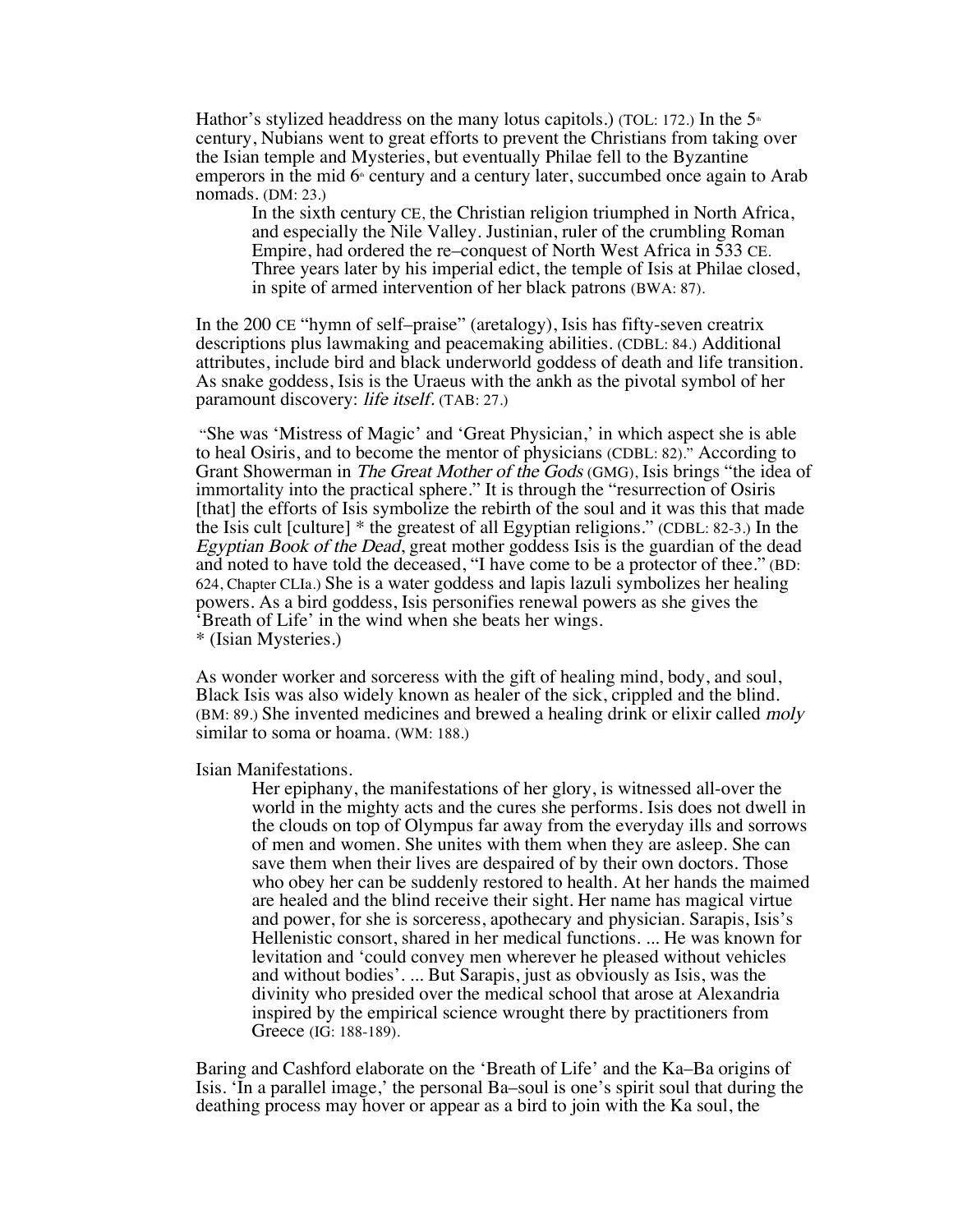universal, Gaian–life-force, the great mother who beckons: "behold I am behind thee, I am thy temple, thy mother, forever and forever." To die is to reunite with one's Ka. (KG: 63, 67; MG: 245-46.)

She comes out of a living tradition already rooted in the Neolithic sensibility of a unified world. The fourth–millennium [BCE] Bird Goddess from pre-dynastic Egypt whose arms are raised upwards like wings. ... [She is] said to 'breathe the breath of life of Isis'… So, for all those whose soul has left their bodies through the mouth, breathed out as the last breath, Isis hovers with her life–giving wing offering the first breath of eternal life (MG: 245).

Despite numerous incarnations, Philae or 'City of Isis' (DM: 14) remains a renowned pilgrimage center. When entering the Nubian temple of Philae, the first great pylon is in temple courtyard. From here, the black Isis cube deity (baetyl) can be seen at the end of the three vestibules in the inner sanctuary or Holy of Holies, as illustrated in the GSA image below.

Manfred Lurker suggests that Isis is reflected in the square stone statues, as this is her womb where she holds the deceased in the fetal position or posture of the cube as well as her pictogram the egg. In this position, she is the "symbolic form of the mother goddess, Isis." (GSAE: 44.) This egg ideology might also be compared to the Greek concept of the Omphalos (navel) or primary point of communication to the earth. (FG: 133; GSAE: 44.)

The following is a summary of ancient Egyptian Isis relative to the Christian Church. On February 16, 1600 CE, the unfrocked monk Giordano Bruno was burned during the Inquisition as church heretic. He maintained that the Christian Church was an outgrowth of the wisdom and magic–born religion [Isian Mysteries] of ancient Egyptian Isis. His premise was predicated on the Latin mass that was very similar to: mystical Egyptian hieroglyphics; Jesus' Egyptian Isiac healing skills; rituals that adhere to the cross and stations; holy water; black cassocks; and the crotalus or rattle. Bruno contended that Isis rituals, healing theories, miracles and mysteries had prevailed for centuries before Jesus or Paul. Both Bruno and Egyptian theology therefore became the "foe of the Church in its early ecumenical struggles [with] the cult [culture] of Isis and women." (IG: 269- 270; 276; 281; 97-100.)

## UNESCO.

In an effort to harness the Nile cataracts, UNESCO and the Nasser Dam government project moved and reassembled the Philae Temples \* between 1971- 1981. Currently Philae is located on Agilkia Island, 4 kilometers south of Aswan near the first cataract.

\* Also, known as the Pearl of Egypt.

Further Isis research: 4000, Nile Bird Goddess, Egypt; 4000-3000, Egypt, Africa, and Cathedra Goddesses; 3000, First Dynasty, Egypt; 3000-2780, Egyptian Bronze Age/First Dynasty c. 3000; 1479-1425, Tuthmosis III, Egyptian King; and 400, Cathedra Goddess Isis. (RGS.) (Also see CE entries: 45, Plutarch and Isis; 376, Isis and Ostia, Rome; 386, Pagan Rites Banned; 391, Roman Pagan Rites Attacked; and 1600, Catholic Inquisition and Isiac Theology.) (RG.)

Further bird goddess research: 8000/7000-5000, Early Neolithic; 6500-5600, Sesklo, Greece; 5500-3500, Cucuteni (Tripolye) Culture; 5500-4000, Dimini Culture Replaces Sesklo Culture; 5400-4100, Vinca Culture and Bird and Snake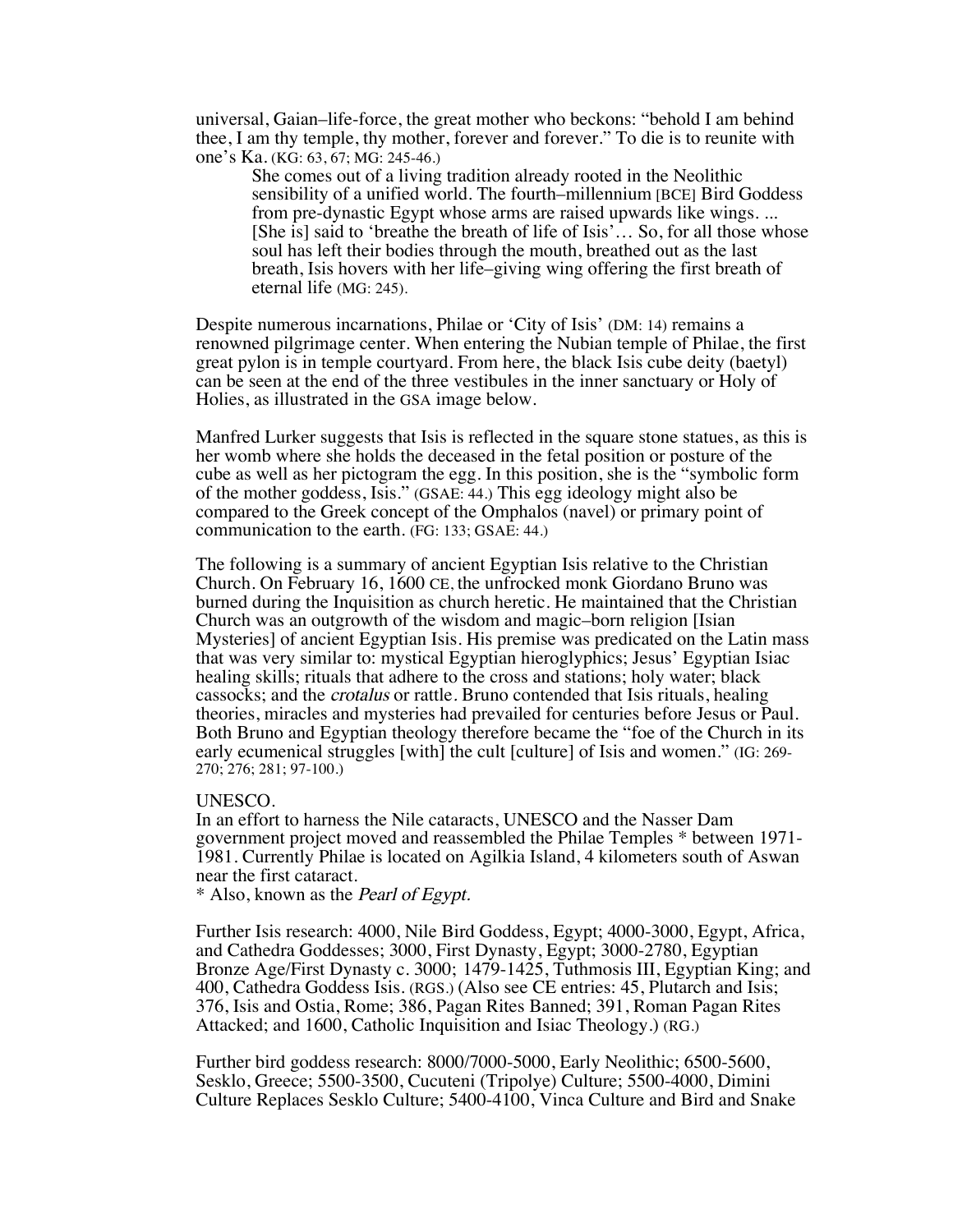Culture; 5400-3700, Tisza Culture; 5000, Lengyel Culture Replaced Linearbandkeramik, Old Eastern Europe; 4000, Nile Bird Goddess, Egypt; 4000- 3000, Egypt, Africa, and Cathedra Goddesses; 3000-2780, Egyptian Bronze Age/First Dynasty c. 3000; 3000-2000, Anatolia; 3000, First Dynasty, Egypt; and 2400, Lilith and Eve. (RGS.)

Further Egyptian Uraeus research: 2300-2100, Edfu Egypt; and 323-30, Temple Kom Ombo, Egypt. (RGS.)

Further research on ancient Dark Mothers (Creatrix?) and related trade routes: 3,000,000, Overview of Hominid Evolution Including Dark Mothers and Later Migrations; 500,000-300,000, Dark Mother Tan-Tan; 280,000-250,000, The Berekhat Ram Figure; 70,000, Blombos Cave and V Shaped Engraving; 50,000, African Homo Sapiens Migrations and Matrilineal Motherline; 40,000, Har Karkom; 30,000-25,000, Aurignacian Age; 30,000-25,000, Goddess of Willendorf, Austria; 26,000, Grimaldi Caves; 25,000-20,000, Gravettian Age; 25,000, Caravanserai, Trade Routes, and Dark Mothers; 25,000-20,000, Goddess of Laussel; 24,000, Dolni Vestonice; 23,000, Austrian Goddess of Lespugue; 10,000, Grotta dell'Addaura; 7000, Jericho, Canaan Palestine: Mesolithic to Neolithic; 7000, Hieros Gamos; 6000, Sicilians to Malta; 5200, Malta and Gozo; 4700, Dolmens; 2200, Nahariyah and Ashrath-Yam; 1900-1800, Dawning of the African Alphabet and the Aniconic Goddess Triangle; 1000, Ephesus, Anatolia; 800, Tanit; 800, Carthage, Africa, the Goddess Tanit and Sacrifice; 750-650, Cybele and King Midas, Anatolia; 664-525, Neith and the Black Virgin Mary Temple at Sais, Egypt; 600, Goddess Kaabou at Petra, Jordan plus Mecca, Saudi Arabia; and 400, Cathedra Goddess Isis. (RGS.) Additional Goddess considerations from other ancient populations and time periods include: German Hoherfels (40,000 BCE); Russian Kostenki - Borshevo (25,000 BCE); \* and French Carbonnel (4,000 BCE).

\* Although Stone Age female (i.e. vulva) finds are abundant, archaeological male (phallus) discoveries are rare and timeline starts around 28,000-26,000 BCE. (Don Hitchcock. Donsmaps.com/venustimeline.html)

Further research on renowned pilgrimage centers, caravan routes, and caravanserai: 40,000, Har Karkom; 25,000, Caravanserai, Trade Routes, and Dark Mothers; 12,000 Pamukkale/Hierapolis, Anatolia (Central Turkey); 3250, Scorpion Tableau, Earliest Egyptian Proto-Hieroglyphics; 3000, Tell Brak; 2200, Nahariyah and Ashrath-Yam; 1800, Re-Visioning Goddess Sarah and Abraham; 1750-1700, Goddess of Kultepe, Anatolia; 1000, Ephesus, Anatolia; 900-800, Ka Goddess, Salamis, Cyprus; 900, Taanach, Canaanite Libation Stand; 800, Tanit; 800, Carthage, Africa, the Goddess Tanit and Sacrifice; 800-700, Kuntillet Ajrud Anat-Ashtaroth-Asherah-Ishtar and Yahweh, Egypt; 600, Goddess Kaabou at Petra, Jordan plus Mecca, Saudi Arabia; 323-30, Kom Ombo Temple; and 100, Mecca, the Ka'aba and Sacred Stones. (RGS.)

Further research on Anatolian Seljug Caravanserais and other key extended trade centers and routes throughout the ancient world: Lawler, Andrew. "Erbil Revealed." Archaeology 67.5 (Sep. – Oct. 2014): 39.

```
(ER: 39.)
```
Yavuz, Aysil Tukel. "The Concepts that Shape Anatolian Seljug Caravanserais." Muqarnas, Vol. 14 (1997): 80-95. (CSA.)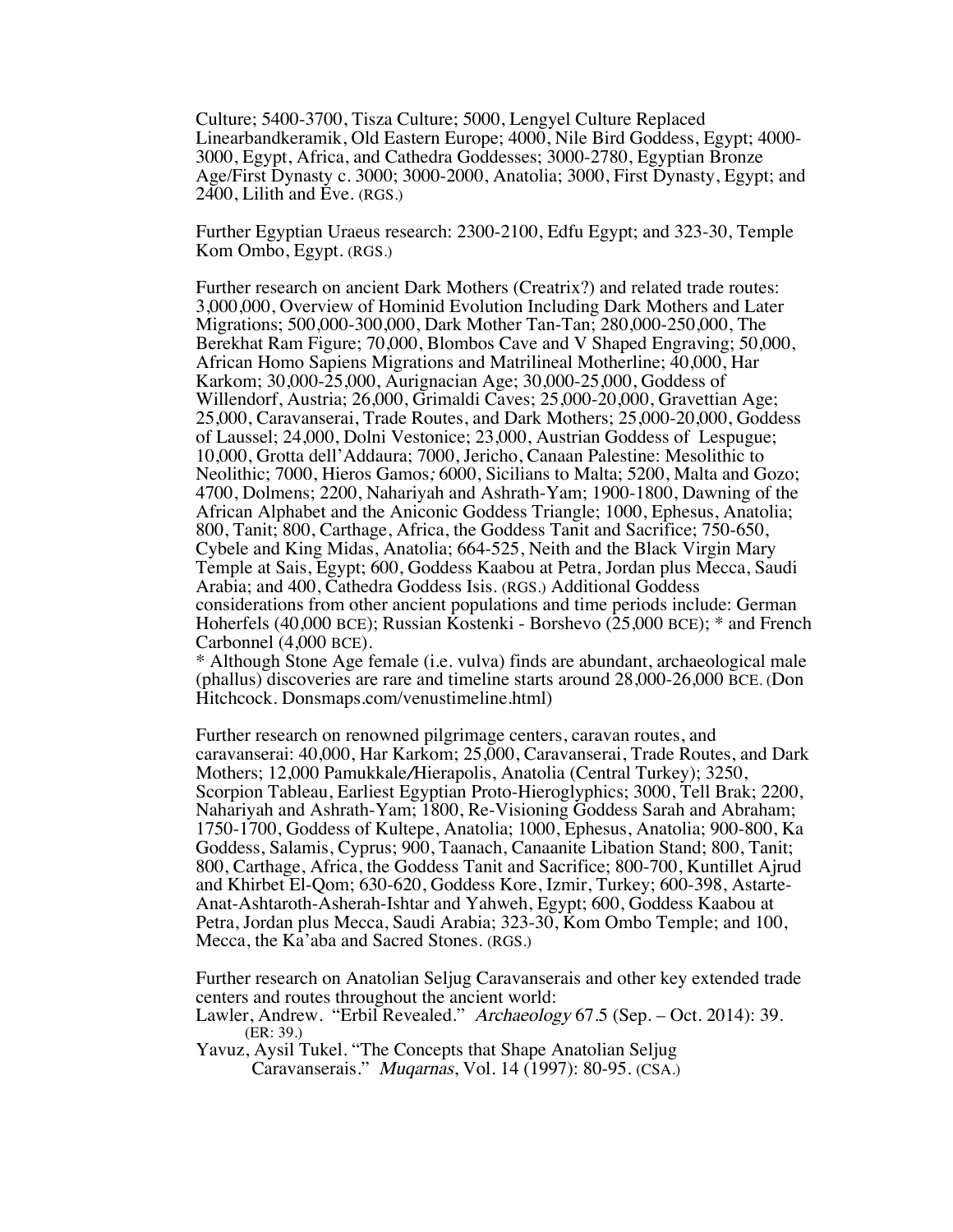Further research about subsumed female – identified shrines, temples, and iconography: 12,000, Pamukkale/Hierapolis, Anatolia (Central Turkey); 5400- 3500, Ancient Aphrodite: Chalcolithic or Copper Age; 1290-1223, Abu Simbel, Egypt; 1000, Ephesus, Anatolia; 700-550, Apollo at Delphi and Didymaion; 664- 525, Neith and the Black Virgin Mary Temple at Sais, Egypt; and 88, Aphrodisias, Turkey. (RGS.)

Further CE research about earlier Pagan shrines, temples, and labyrinths that were replaced with Christian churches and cathedrals: 410, Cybele and Fall of Rome; 401-402, Christian Destruction of Gaza Temples; 324, St. Peter's Basilica Built Over Pagan Site, Rome; 326-1243, Byzantine Period and Constantine the Great; 432-440, Santa Maria Maggiore Church Built Over Pagan Site; 12th and 13th Centuries, Cult of the Virgin Mary; 1280, Catholic Church Built Over Pagan Sanctuary, Rome; and 1870, Lyon's Basilica Built Over Cybele's Pagan Temple.  $(RG)$ 

Further Philae and Isis research:

- Bleeker, C. J. "Isis and Hathor: Two Ancient Egyptian Goddesses." Book of the Goddess, Past and Present: An Introduction to Her Religion. Ed. Saul M. Olyan. New York, NY: Crossroads Press, 1988. 29-48. (IAH.)
- Budge, E. A. Wallace. The Gods of the Egyptians. New York, NY: Dover, 1969. (TGTE.)
	- \_\_\_\_\_\_. "Introduction." The Book of the Dead: The Hieroglyphic Transcript and Translation into English of the Papyrus of Ani. 1895. Avenel, NJ: Gramercy Books, 1994. (BD.)
- Edwards, Amelia Ann Blanford. "The Origin of Portrait Sculptures, and the History of the Ka." Egypt and Its Monuments: Pharaohs, Fellahs and Explorers. New York, NY: Harper & Bros., 1891. 113-156. (OPS.)
- Erman, Adolf. Life in Ancient Egypt. 1894. Tran. H. M. Tirard. London, England: Constable Publications, 1971. (LIAE.)
- Hornung, Erik. Conceptions of God in Ancient Egypt: The One and the Many. Ithaca, NY: Cornell University Press, 1982. (CGA.)
- Lubell, Winifred Milius. "Temples of the Great Goddess." Heresies: A Feminist Publication on Art and Politics. (Revised Edition). 2.1, Issue 5 (1982): 32-39. (TGG.)
- Lesko, Barbara S. The Remarkable Women of Ancient Egypt. Providence, RI: BC Scribe, 1987. (RW.)
	- . Ed. Women's Earliest Records: From Ancient Egypt and Western Asia. Atlanta, GA: Scholars Press, 1989. (WER.)

\_\_\_\_\_. The Great Goddesses of Egypt. Norman, OK: University of Oklahoma Press, 1999. (GGOE.)

Showerman, Grant. The Great Mother of the Gods. 1902. Chicago, IL: Argonaut, 1969. (GMG.)

Witt, Reginald Eldred. Isis in the Graeco-Roman World. (Isis in the Ancient World.) Ithaca, NY: Cornell University Press, 1971. (IG.)

Further research on the transition of goddess Isis to male gods includes, *Odes of* Solomon. (APL: 2-14-1989.)

Further goddess/Virgin Mary research:

- Atkinson, Clarissa W., Constance H. Buchanan, and Margaret R. Mills, Eds. Immaculate and Powerful: The Female in Sacred Image and Social Reality. London, England: Crucible, 1987. (IAP.)
- Borgeaud, Philippe. "From Mother of the Gods to Mother of God." Mother of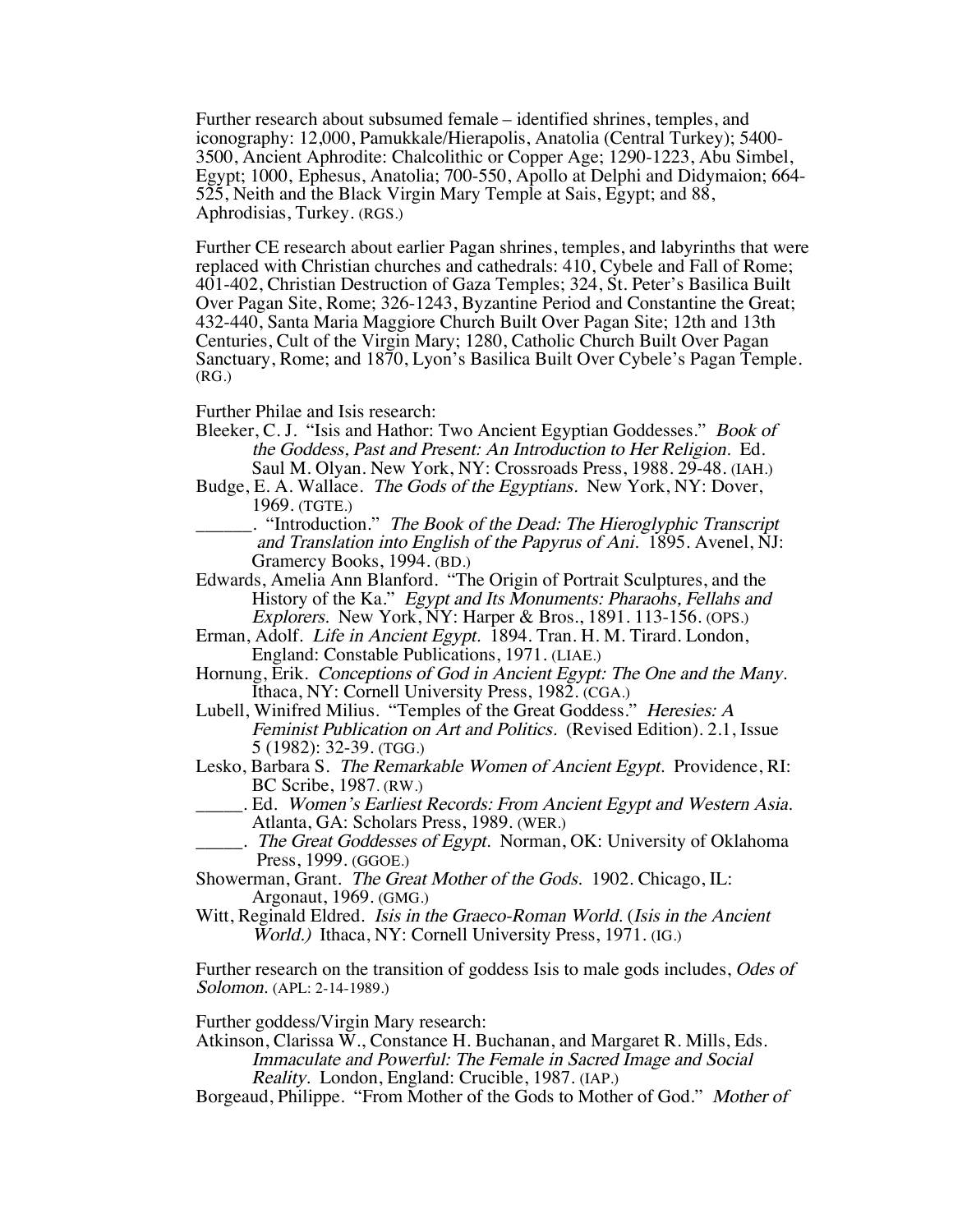the Gods: From Cybele to the Virgin Mary. Baltimore, MD: Johns Hopkins University Press, 2004. 121-131. (MOTG.)

Goodstein, Laurie. "A Faded Piece of Papyrus Refers to Jesus' Wife." New York Times, Sept. 2012, sec. A: 1, 21. (FPP.)

Gustafson, Fred. The Black Madonna. Boston, MA: Sigo Press, 1990. (BM.)

- Scheer, Monique. "From Majesty to Mystery: Change in the Meanings of Black Madonnas from the Sixteenth to Nineteenth Centuries." The American Historical Review 107.5 (Dec. 2002): 1412-1440. (FMM.)
- Spretnak, Charlene. Lost Goddesses of Early Greece: A Collection of Pre-Hellenic Mythology. Berkeley, CA: Moon Books, 1978. (LG.)
- Warner, Marina. Alone of All Her Sex: The Myth and the Cult of the Virgin Mary. London, England: Pan Books, 1985. (AAHS.)

For further research on the Virgin Mary's oldest image, see keywords: "Deir ez-Zor" OR "Dura-Europos" AND "Virgin Mary" AND Syria.

Further research on the first Egyptian gynecological textbook in medical history plus surgical tools:

- Breasted, James H. The Edwin Smith Surgical Papyrus: Published in Facsimile and Hieroglyphic Transliteration with Translation and Commentary in Two Volumes. Vol. 1. Chicago, IL: University of Chicago Press, 1930. (TES.)
- Sheres, Ita and Anne Kohn Blau. The Truth about the Virgin. New York, NY: Continuum, 1995. (TAB: 93-95.)
- Watterson, Barbara. Women in Ancient Egypt. New York, NY: St. Martin's Press, 1991. (WAE: 75-6.)

IMAGE: AERIAL VIEW: PHILAE, EGYPT. PHOTO: © GSA. DESCRIPTION: AERIAL VIEW OF PHILAE, PEARL OF EGYPT. RE-OPENED IN 1980 AFTER MOVED TO HIGHER GROUND DUE TO FLOODING AND CONSTRUCTION OF NEW DAM, EGYPT. SLIDE LOCATION EGYPT, SHEET 6, ROW 2, SLEEVE 3, SLIDE #2E, BCE. CO\_EGY\_S6\_R2\_SL3\_S2E.jpg SHOT ON LOCATION: ISIS TEMPLE: PHILAE, EGYPT. NOTE 1: FIELDWORK PROJECT 1989.



IMAGE: TEMPLE BLUEPRINT: PHILAE, EGYPT. PHOTO: © GSA. DESCRIPTION: TEMPLE BLUEPRINT, PHILAE, EGYPT. SLIDE LOCATION EGYPT, SHEET 10, ROW 1, SLEEVE 3, SLIDE #35, BCE. CO\_EGY\_S10\_R1\_SL3\_S35.jpg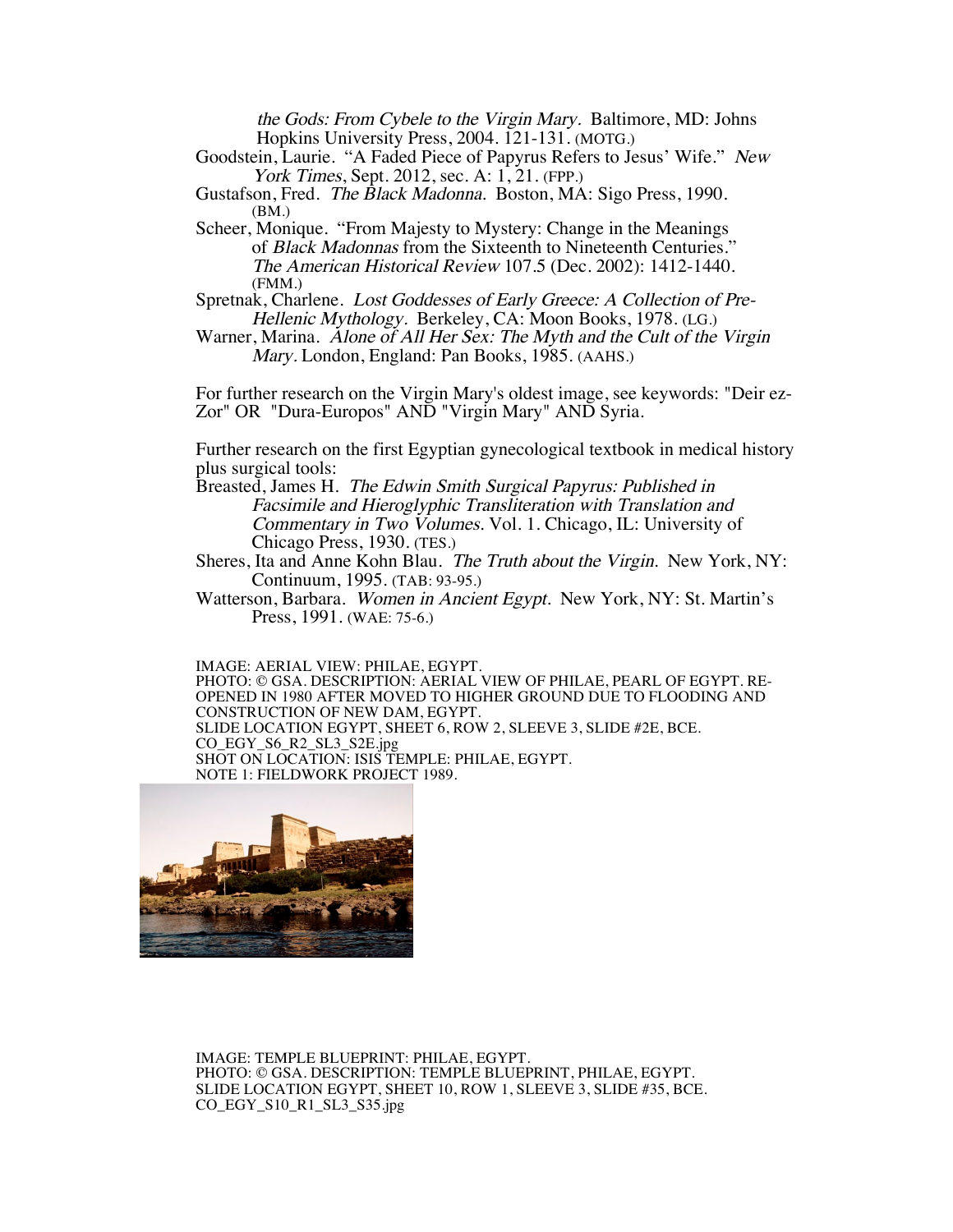SHOT ON LOCATION: PHILAE, EGYPT. NOTE 1: FIELDWORK PROJECT 1989.

IMAGE: NIGHT VIEW OF ENTRANCE TO ISIS TEMPLE: PHILAE, EGYPT. PHOTO: © GSA. DESCRIPTION: NIGHT VIEW OF THE ENTRANCE TO ISIS TEMPLE INCLUDING: OUTER COURTYARD, FIRST PYLON, AND EASTERN COLONNADES WITH FLORAL CAPITALS, PHILAE, EGYPT. ALSO NOTE ISIS X 2 WITH FULL MOON IN HORN–HEADDRESS. SLIDE LOCATION EGYPT, SHEET 6, ROW 2, SLEEVE 5, SLIDE #2G, BCE. CO\_EGY\_S6\_R2\_SL5\_S2G.jpg

SHOT ON LOCATION: ISIS TEMPLE: PHILAE, EGYPT. NOTE 1: FIELDWORK PROJECT 1989.

IMAGE: ISIS X 2 AT ENTRANCE TO TEMPLE: PHILAE, EGYPT. PHOTO: © GSA. DESCRIPTION: ISIS X 2 WITH FULL MOON IN HORN HEADDRESS ON FIRST PYLON AT OUTER COURT YARD ENTRANCE TO TEMPLE, PHILAE, EGYPT. SLIDE LOCATION EGYPT, SHEET 6, ROW 3, SLEEVE 4, SLIDE #3A, BCE. CO\_EGY\_S6\_R3\_SL4\_S3A.jpg SHOT ON LOCATION: ISIS TEMPLE: PHILAE, EGYPT. NOTE 1: FIELDWORK PROJECT 1989.

IMAGE: IMHOTEP TEMPLE AND MIRACULOUS CURES: PHILAE, EGYPT. PHOTO: © GSA. DESCRIPTION: REMAINS OF IMHOTEP'S TEMPLE ARE LOCATED DIRECTLY IN FRONT OF THE EASTERN PYLON OF ISIS' TEMPLE AT PHILAE, EGYPT. SLIDE LOCATION EGYPT, SHEET 6, ROW 4, SLEEVE 1, SLIDE #3C, BCE. CO\_EGY\_S6\_R4\_SL1\_S3C.jpg SHOT ON LOCATION: IMHOTEP TEMPLE: PHILAE, EGYPT. NOTE 1: IMHOTEP WAS KNOWN FOR MEDICAL SKILLS AND MIRACULOUS CURES. NOTE 2: "[ISIS] PRESIDED OVER THE MEDICAL SCHOOL THAT AROSE AT ALEXANDRIA INSPIRED BY THE EMPIRICAL SCIENCE WROUGHT THERE BY PRACTITIONERS FROM GREECE (IG: 188-189)." (CDBL: 82.) NOTE 3: "[ISIS] WAS 'MISTRESS OF MAGIC' AND 'GREAT PHYSICIAN', IN WHICH ASPECT SHE IS ABLE TO HEAL OSIRIS, AND TO BECOME THE MENTOR OF PHYSICIANS (CDBL: 82; RGS)." (SOURCE: ENTRY ABOVE.) NOTE 4: IN THE 6<sup>th</sup> C., MEDICAL STUDENTS AT THE SAIS MEDICAL SCHOOL WERE "PRIESTS IN THE TEMPLES OF THE GODDESS." (TES: VOL. 1, 18.) NOTE 5: FIELDWORK PROJECT 1989.

IMAGE: INNER SANCTUARY: PHILAE, EGYPT. PHOTO: © GSA. DESCRIPTION: NIGHT VIEW ENTRANCE OF THE INNER SANCTUARY ALTAR OF ISIS' STONE THROUGH THREE VESTIBULES OR PYLONS, PHILAE, EGYPT. SLIDE LOCATION RE-GENESIS PHASE 2, SHEET 3, ROW 2, SLEEVE 3, SLIDE #11A, BCE.

IT\_RPT\_S3\_R2\_SL3\_S11A.jpg

SHOT ON LOCATION: PHILAE, EGYPT.

NOTE 1: THE CUBE OR STONE IN THE FORM OF A SQUATTING FIGURE (RGS). NOTE 2: "THE STONE BLOCK EMBRACED THE DECEASED LIKE A WOMB, FOR THE POSTURE ALLUDED TO THE FETAL POSITION. WESTENDORF DESCRIBED THE CUBE STATUE AS A SYMBOLIC FORM OF THE MOTHER GODDESS, ISIS (GSAE: 44)." NOTE 3: FIELDWORK PROJECT 1989.

IMAGE: ISIS' SACRED BAETYLS: PHILAE, EGYPT. PHOTO: © GSA. DESCRIPTION: ISIS' SACRED BAETYL IN THE INNER SANCTUARY HOLY OF HOLIES, PHILAE, EGYPT. SLIDE LOCATION EGYPT, SHEET 8, ROW 3, SLEEVE 3, SLIDE #11E, BCE. CO\_EGY\_S8\_R3\_SL3\_S11E.jpg SHOT ON LOCATION: ISIS TEMPLE: PHILAE, EGYPT. NOTE 1: SUCH SACRED BAETYLS (HEADLESS STONES) ALSO CUBE DEITIES ARE

NUMEROUS IN ANTIQUITY INCLUDING OTHER SELECTED EXAMPLES: (OBELISKS AND PILLAR CULTS) AT ABU SIMBEL; SACRED TREE–OF-–LIFE SUCH AS TUTANKHAMEN'S DJED (MG: 241-243); AND THE OMPHALOS OR EARTH NAVEL STONE AT DELPHI (RGS).

NOTE 2: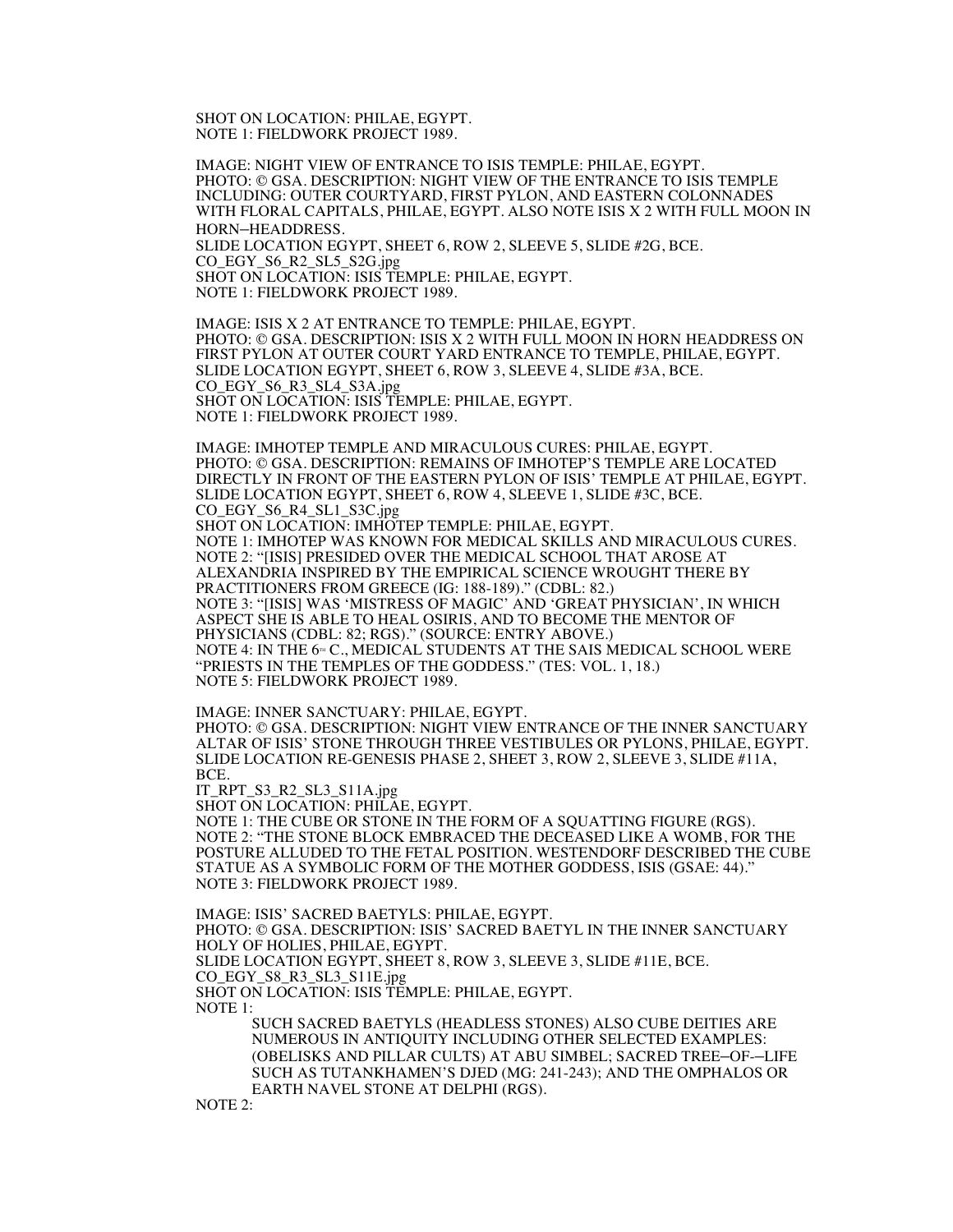IN MANFRED LURKER'S DISCUSSION ABOUT BAETYLS, HE SAYS THAT ISIS' BAETYL IS HER WOMB WHERE SHE HOLDS THE DECEASED IN THE FETAL POSITION OR POSTURE OF THE CUBE, 'SYMBOLIC FORM OF THE MOTHER GODDESS' (GSAE: 44; RGS).

NOTE 3: FIELDWORK PROJECT 1989.

IMAGE: OFFERINGS TO ISIS: PHILAE, EGYPT. PHOTO: © GSA. DESCRIPTION: PRAISES AND OFFERINGS TO ISIS ON LEFT WALL NEXT TO BAETYL IN HOLY OF HOLIES, PHILAE, EGYPT. SLIDE LOCATION EGYPT, SHEET 8, ROW 4, SLEEVE 4, SLIDE #11K, BCE. CO\_EGY\_S8\_R4\_SL4\_S11K.jpg SHOT ON LOCATION: ISIS TEMPLE: PHILAE, EGYPT. NOTE 1: IN MANFRED LURKER'S DISCUSSION ABOUT BAETYLS, HE SAYS THAT ISIS'

BAETYL IS HER WOMB WHERE SHE HOLDS THE DECEASED IN THE FETAL POSITION OR POSTURE OF THE CUBE, 'SYMBOLIC FORM OF THE MOTHER GODDESS' (GSAE: 44; RGS).

NOTE 2: FIELDWORK PROJECT 1989.

IMAGE: EGYPTIAN CUBE GODDESS AT THE MUSEUM OF EGYPTIAN ANTIQUITIES: CAIRO, EGYPT.

PHOTO: © GSA. DESCRIPTION: PROTOTYPE OF ISIS' BAETYL, HER WOMB WHERE SHE HOLDS THE DECEASED IN THE FETAL POSITION OR POSTURE OF THE CUBE, "SYMBOLIC FORM OF THE MOTHER GODDESS." (GSAE: 44.)

SLIDE LOCATION EGYPT, SHEET 43, ROW 1, SLEEVE 5, SLIDE #408, BCE. CO\_EGY\_S43\_R1\_SL5\_S408.jpg

SHOT ON LOCATION: FRONT LAWN OF THE CAIRO MUSEUM: CAIRO, EGYPT. NOTE 1:

SACRED BAETYL CUBE DEITIES ARE NUMEROUS IN ANTIQUITY. OTHER SELECTED EXAMPLES INCLUDE: MASSEBAH/MASSEBOTH (OBELISKS AND PILLAR CULTS) AT ABU SIMBEL; SACRED TREE –OF–LIFE SUCH AS TUTANKHAMEN'S DJED (MG: 241-243) AND THE OMPHALOS OR EARTH NAVEL STONE AT DELPHI (RGS).

IMAGE: HEALING GREEN CUBE BAETYL STONE: BOGAZKOY, (ANATOLIA) TURKEY. PHOTO: © GSA. DESCRIPTION: HEALING EMERALD GREEN CUBE (KUBE) BAETYL STONE AT BOGAZKOY TEMPLE COMPLEX AT HATTUSA OR HATTUSHA CITADEL. SLIDE LOCATION TURKEY, SHEET: 62, ROW 3, SLEEVE 3, SLIDE #773, BCE. CO\_TUR\_S62\_R3\_SL3\_S773

SHOT ON LOCATION: TEMPLE COMPLEX: BOGAZKOY, (ANATOLIA) TURKEY. NOTE 1: ALSO SEE, (MG: 395-397.)

NOTE 2:

PERSONAL FAVORITES INCLUDE A STUNNING VAULTED PASSAGE, MASSIVE AMPHORAE PLUS A LARGE SQUARE GREEN STONE BAETYL THAT STANDS ABOUT FOUR FEET HIGH AND EMANATES A RADIATING HEAT. (RGS).

NOTE 3: GIVEN THAT GREEN SERPENTINE (CHLORITE OR STEATITE) WAS USED FOR STAMP SEALS IN SYRO-ANATOLIA, THIS REMARKABLE STONE MAY SOMEHOW BE RELATED AND SUGGESTS FURTHER RESEARCH? NOTE 4:

IN MANFRED LURKER'S DISCUSSION ABOUT BAETYLS, HE SAYS THAT ISIS' BAETYL IS HER WOMB WHERE SHE HOLDS THE DECEASED IN THE FETAL POSITION OR POSTURE OF THE CUBE, 'SYMBOLIC FORM OF THE MOTHER GODDESS' (GSAE: 44; RGS).

NOTE 5: FIELDWORK PROJECT 1986.

IMAGE: HEALING GREEN CUBE BAETYL STONE: BOGAZKOY, (ANATOLIA) TURKEY. PHOTO: © GSA. DESCRIPTION: AUTHOR AND HEALING EMERALD GREEN CUBE (KUBE) BAETYL STONE AT BOGAZKOY TEMPLE COMPLEX, HATTUSA OR HATTUSHA CITADEL. SLIDE LOCATION TURKEY, SHEET: 62, ROW 4, SLEEVE 2, SLIDE #777.

CO\_TUR\_S62\_R4\_SL2\_S777

SHOT ON LOCATION: TEMPLE COMPLEX: BOGAZKOY, (ANATOLIA) TURKEY. NOTE 1: ALSO SEE, (MG: 395-397.)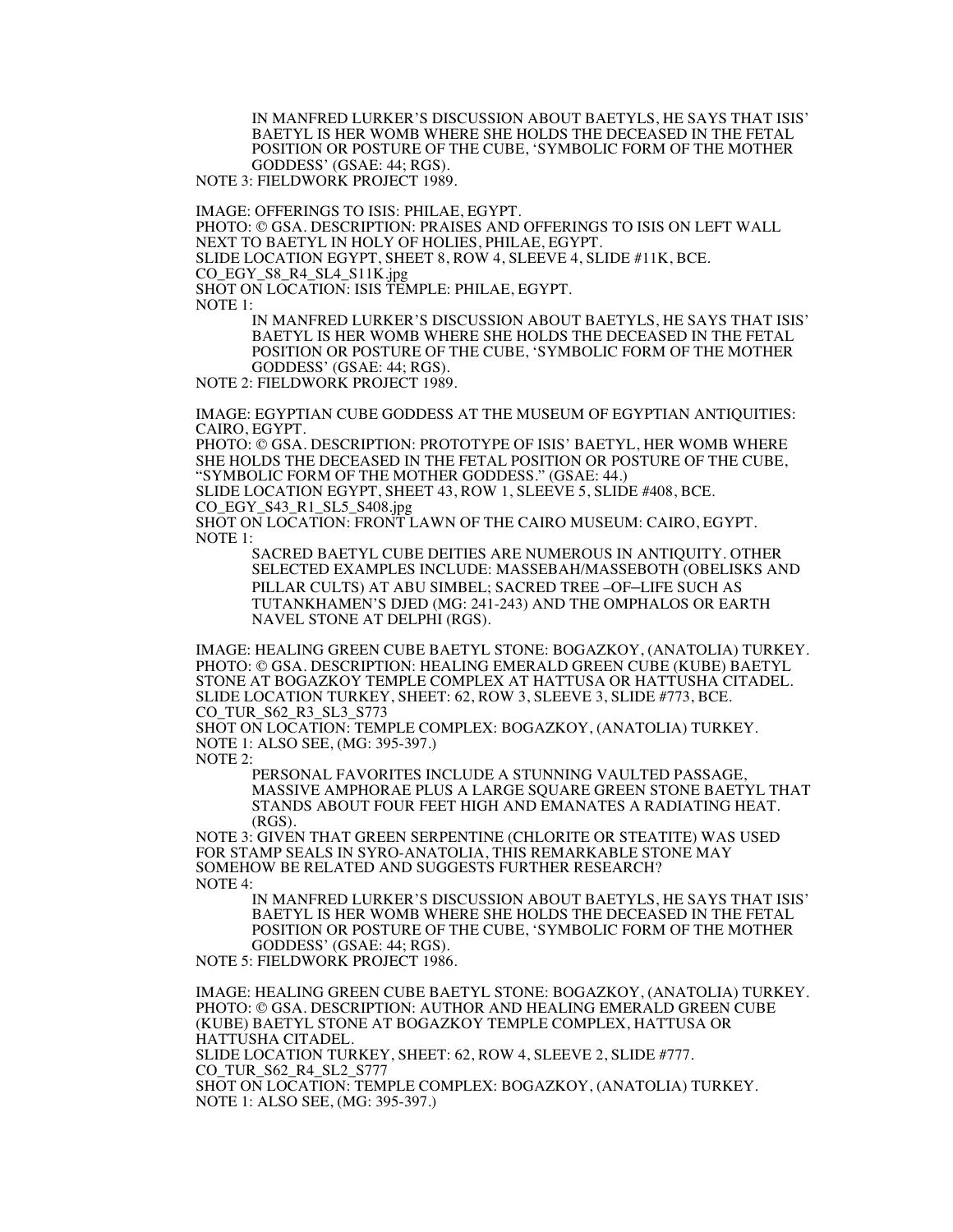NOTE 2:

PERSONAL FAVORITES INCLUDE A STUNNING VAULTED PASSAGE, MASSIVE AMPHORAE PLUS A LARGE SQUARE GREEN STONE BAETYL THAT STANDS ABOUT FOUR FEET HIGH AND EMBODIED A MEMORABLE POTENCY. (RGS).

NOTE 3: GIVEN THAT GREEN SERPENTINE (CHLORITE OR STEATITE) WAS USED FOR STAMP SEALS IN SYRO-ANATOLIA, THIS REMARKABLE STONE MAY SOMEHOW BE RELATED AND SUGGESTS FURTHER RESEARCH? NOTE 4:

IN MANFRED LURKER'S DISCUSSION ABOUT BAETYLS, HE SAYS THAT ISIS' BAETYL IS HER WOMB WHERE SHE HOLDS THE DECEASED IN THE FETAL POSITION OR POSTURE OF THE CUBE, 'SYMBOLIC FORM OF THE MOTHER GODDESS' (GSAE: 44; RGS).

NOTE 5: FIELDWORK PROJECT 1986.

PHOTO NOTE: ALSO SEE SLIDE LOC. TURKEY, SHEET: 62, ROW 4, SLEEVE 2, SLIDE #777.

IMAGE: FULL MOON AT PHILAE'S KIOSK, EGYPT. PHOTO: © GSA. DESCRIPTION: FULL MOON AT PHILAE KIOSK INCLUDING 14 STUNNING FLORAL CAPITALS, EGYPT. SLIDE LOCATION EGYPT, SHEET 9, ROW 4, SLEEVE 3, SLIDE #20A, BCE. CO\_EGY\_S9\_R4\_SL3\_S20A.jpg SHOT ON LOCATION: ISIS TEMPLE: PHILAE, EGYPT. NOTE 1: FIELDWORK PROJECT 1989.

IMAGE: HATHOR'S ROOF SANCTUARY: DENDERA, EGYPT. PHOTO: © GSA. DESCRIPTION: HATHOR'S ROOF SANCTUARY, DENDERA, EGYPT. SLIDE LOCATION EGYPT, SHEET 38, ROW 1, SLEEVE 5, SLIDE #307, BCE. CO\_EGY\_S38\_R1\_SL5\_S307.jpg SHOT ON LOCATION: DENDERA, EGYPT.

NOTE 1: PHILAE OR THE 'HOLY ISLAND' (DM: 14) WAS A PRIMARY HEALING CENTER OF THE MATRILINEAL NUBIANS AS WAS HATHOR'S DENDERA TEMPLE COMPLEX. OTHER TEMPLE SIMILARITIES INCLUDE HATHOR'S STYLIZED HEADDRESS ON THE MANY LOTUS CAPITALS WITH HATHOR'S STYLIZED HEADDRESS. (TOL: 172.)

NOTE 1: MASSEBOTH (OBELISKS AND PILLAR CULTS). NOTE 2: PHILAE TEMPLE LIKE DENDERA WAS ALSO A PRIMARY HEALING CENTER THAT INCLUDED MANY LOTUS CAPITALS WITH HATHOR'S STYLIZED HEADDRESS. (TOL: 172.) (SOURCE: ENTRY ABOVE.) NOTE 2: FIELDWORK PROJECT 1989.

IMAGE: BIRD GODDESS ISIS: LUXOR, EGYPT. PHOTO: © GSA. DESCRIPTION: BIRD GODDESS ISIS, LUXOR, EGYPT. SLIDE LOCATION EGYPT, SHEET 44, ROW 3, SLEEVE 1, SLIDE #25, 600 BCE. CO\_EGY\_S44\_R3\_SL1\_S25jpg SHOT ON LOCATION: LUXOR, EGYPT. NOTE 1: AS A BIRD GODDESS, ISIS PERSONIFIES RENEWAL POWERS AS SHE GIVES THE 'BREATH OF LIFE' IN THE WIND WHEN SHE BEATS HER WINGS (RGS). (SOURCE: ENTRY ABOVE.) NOTE 2:

HER EPIPHANY, THE MANIFESTATIONS OF HER GLORY, ARE WITNESSED AL-OVER THE WORLD IN THE MIGHTY ACTS AND THE CURES SHE PERFORMS… FAR AWAY FROM THE EVERYDAY ILLS AND SORROWS OF MEN AND WOMEN. SHE UNITES WITH THEM … WHEN THEIR LIVES ARE DESPAIRED OF BY THEIR OWN DOCTORS (IG: 188-189; RGS). (SOURCE: ENTRY ABOVE.)

NOTE 3: THE GSA IMAGE OF BIRD GODDESS ISIS IS A PROTOTYPE OF ORIGINAL FROM AN ETHIOPIAN PYRAMID, MUSEUM OF FINE ARTS, BOSTON, MA. NOTE 4: FIELDWORK PROJECT 1989.

IMAGE: ISIS' CREDO IS THE ANKH, EGYPT. PHOTO: © GSA. DESCRIPTION: HIEROGLYPH ANKH, ISIS SYMBOL SLIDE LOCATION EGYPT, SHEET 25, ROW 1, SLEEVE 5, SLIDE #101, BCE. CO\_EGY\_S25\_R1\_SL5\_S101.jpg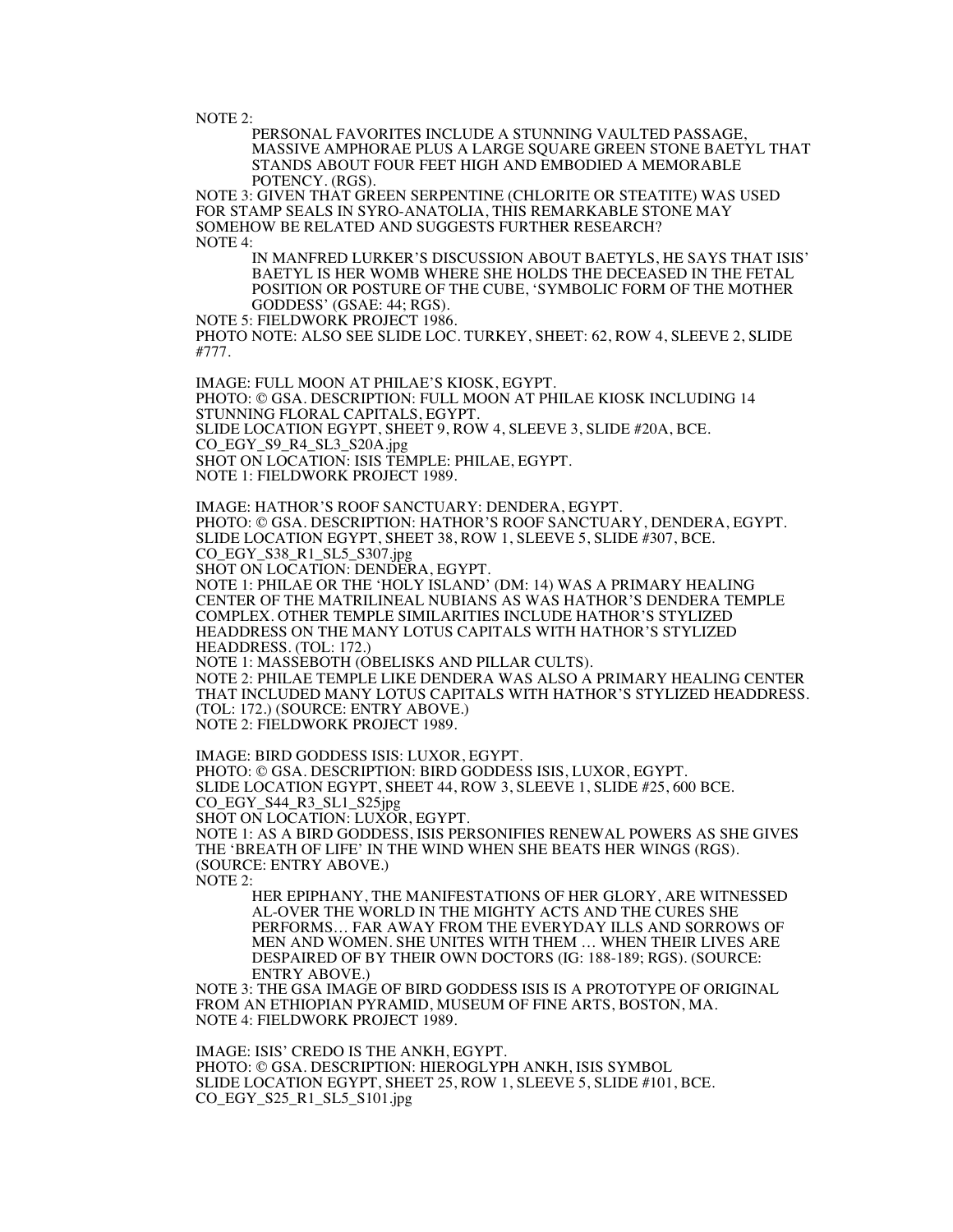SHOT ON LOCATION: HIEROGLYPH ANKH, ISIS SYMBOL: EGYPT. NOTE 1: ISIS' CREDO WAS THE ANKH. (TAB: 27.)

NOTE 2: AN ICONOGRAPHIC INTERPRETATION OF THE CATHEDRA (ENTHRONED) GODDESS, THE ANKH, AND ROYAL WEDJAT (URAEUS) INCLUDES HIEROS GAMOS. (APL: 2-23-1999.)

NOTE 3: "THE HIEROS GAMOS FROM WHENCE A ROYAL SOVEREIGN GETS HIS [OR HER] POWER AND THIS IS THE GODDESS HERSELF (APL: 2-23-1999)." NOTE 4: FIELDWORK PROJECT 1989.

IMAGE: APHRODITE'S BLACK TRIANGULAR STONE (EGYPTIAN KA/ANKH) COIN FROM THE PAPHIAN SANCTUARY: KOUKLIA, CYPRUS.

PHOTO: © GSA. DESCRIPTION: COIN OF APHRODITE'S BLACK TRIANGULAR (VULVA-SHAPE) BAETYL (STONE), PAPHIAN SANCTUARY IN KOUKLIA, CYPRUS. (TRIANGLE/ANKH = FEMALE SIGN OF LIFE.)

SLIDE LOCATION CYPRUS, SHEET 3, ROW 2, SLEEVE 2, SLIDE #2, 198-217 AD. CU CYP S3 R2 SL2 S2.

SHOT ON LOCATION: BRITISH MUSEUM: LONDON, ENGLAND.

NOTE 1: COMPARISON ALSO NOTED AT KING TUT EXHIBIT AT DE YOUNG MUSEUM (SAN FRANCISCO, CA) ON 6-27-09.

NOTE 2: AN ICONOGRAPHIC INTERPRETATION OF THE ANKH INCLUDES HIEROS GAMOS. (APL: 2-23-1999.)

NOTE 3: "THE HIEROS GAMOS FROM WHENCE A ROYAL SOVEREIGN GETS HIS [OR HER] POWER AND THIS IS THE GODDESS HERSELF (APL: 2-23-1999).' NOTE 4: "[ALSO] THE PTOLEMIES STILL HONORED THE TITULARY GODDESS OF YORE, AND AT PHILAE WADJET JOINED NEKHBET IN HOLDING OUT THE SIGN OF LIFE TOWARD THE ROYAL FALCON AND THE NAME OF PTOLEMY (RW: 80)." NOTE 5: THE KA IS ALSO THE GENERIC SYMBOL FOR THE FEMALE, THE PLANET VENUS, AND THE EGYPTIAN ANKH. (RGS.) (SOURCE IS ENTRY ABOVE.) NOTE 6: FIELDWORK PROJECT 2002.

 IMAGE: KA (THE SOUL) ICONOGRAPHY AT THE SACRED LAKE: KARNAK, EGYPT. PHOTO: GSA DESCRIPTION: KA (THE UNIVERSAL SOUL) ICONOGRAPHY IS LOCATED ON THE APPROACH TO THE SACRED LAKE, KARNAK, EGYPT. SLIDE LOCATION EGYPT, SHEET 23, ROW 2, SLEEVE 3, SLIDE #85, BCE. CO\_EGY\_S23\_R2\_SL3\_S85.jpg

SHOT ON LOCATION: HIEROGLYPH ANKH, ISIS SYMBOL: EGYPT.

NOTE 1: "TO DIE IS TO REJOIN ONE'S KA (MG: 246)."

NOTE 2: THE FUNDAMENTAL TRANSLATION FOR THE KA IS USUALLY ENERGY (I.E. UNIVERSAL ENERGY) AND THE BA IS SOUL (I.E. INDIVIDUAL SOUL) (STWE: 125; RGS).

NOTE 3 RE. KA–BA ORIGINS.

'IN A PARALLEL IMAGE,' THE PERSONAL BA – SOUL IS ONE'S SPIRIT SOUL THAT DURING THE DEATHING PROCESS MAY HOVER OR APPEAR AS A BIRD TO JOIN WITH THE KA SOUL, THE UNIVERSAL, GAIAN – LIFE – FORCE, THE GREAT MOTHER WHO BECKONS: 'BEHOLD I AM BEHIND THEE, I AM THY TEMPLE, THY MOTHER, FOREVER AND FOREVER.' TO DIE IS TO REUNITE WITH ONE'S KA (KG: 63, 67; MG: 245-46; RGS). (SOURCE ABOVE.) NOTE 4: FIELDWORK PROJECT 1985-1989.

IMAGE: KA GODDESS ISIS: EGYPT.

PHOTO: © GSA. DESCRIPTION: SARCOPHAGUS WITH KA GODDESS ISIS IN STAR STUDDED GOWN. EXTERIOR INC. KING PSUSENNES I AND OSIRIS. SLIDE LOCATION EGYPT, SHEET 41, ROW 2, SLEEVE 3, SLIDE #374, BCE. CO\_EGY\_S41\_R2\_SL3\_S374.jpg SHOT ON LOCATION: MUSEUM OF EGYPTIAN ANTIQUITIES: CAIRO, EGYPT. NOTE 1:

A FURTHER INTERPRETATION OF THE KA SYMBOL IS THE SARCOPHAGUS OF ISIS: WITH HER HANDS HELD ABOVE HER HEAD IN A CELEBRATION ORANT POSTURE (DM: 12), SHE DRAWS DOWN THE UNIVERSAL KA ENERGY INTO HER PERSONAL BA SPIRIT SOUL. AS UNDERWORLD GODDESS OF DEATH AND TRANSITION, ISIS RE-MEMBERS, RE-VIVES HER BA SPIRIT SOUL (BIRD) WITH THE UNIVERSAL KA OR SPIRIT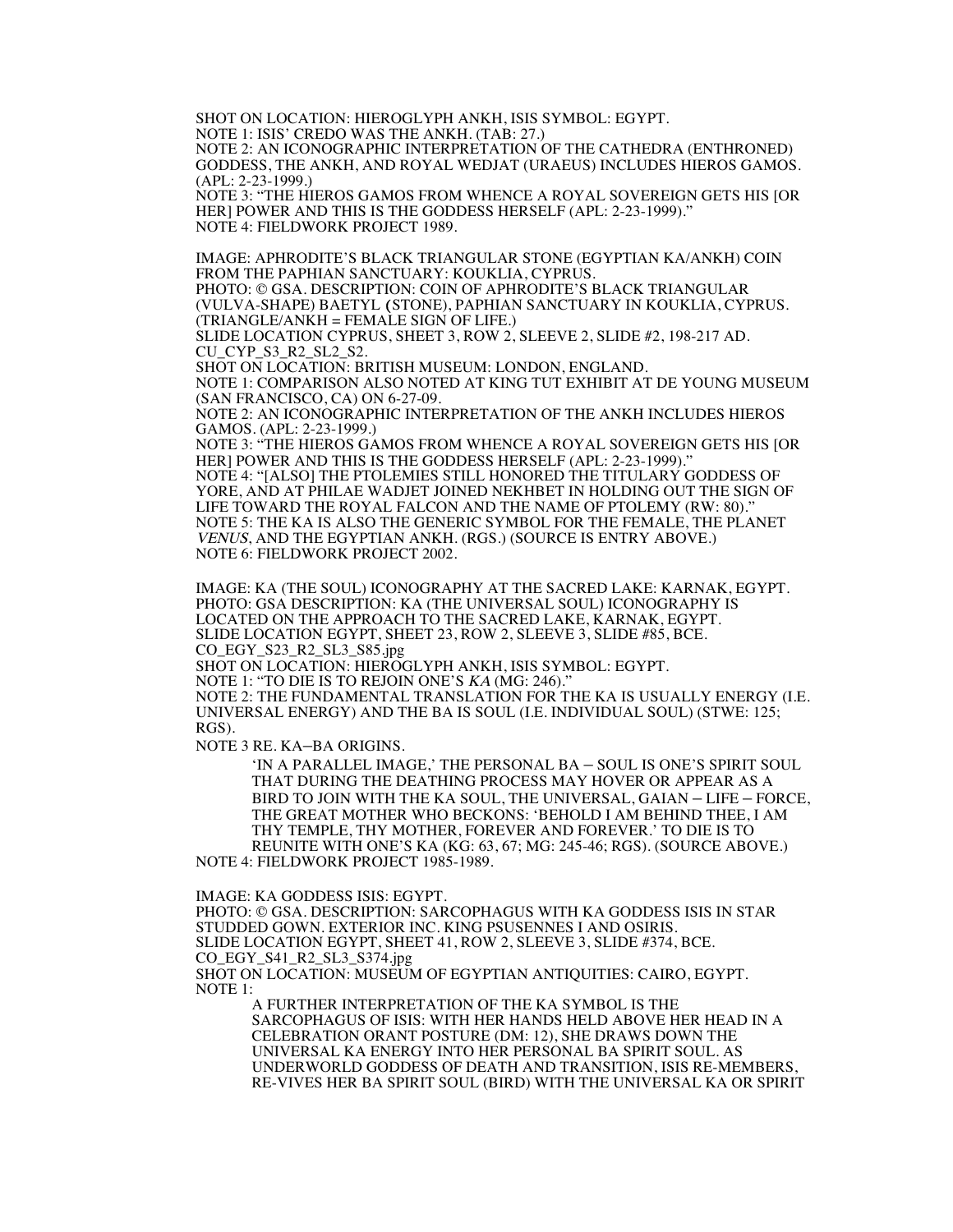SPARK (RGS). (RGS: 1900-1800, DAWNING OF THE AFRICAN ALPHABET AND THE ANICONIC GODDESS TRIANGLE).

NOTE 2: FOR A FULLER DISCUSSION ON THE KA BA, SEE MYTH OF THE GODDESS. (MG: 245-246.)

NOTE 3: FOR AN EXCELLENT ROCK ART ORANT EXAMPLE, SEE: ANATI, EMMANUEL. ROCK-ART IN CENTRAL ARABIA. VOL. I. LOUVAIN, FRANCE: INSTITUT ORIENTALISTE, 1968. 76-78, FIG. 43 AND PLATE XXIV. (RACA.) NOTE 4: FIELDWORK PROJECT 1985-1989.

IMAGE: SEATED ISIS NURSING HARPOKRATES: EGYPT PHOTO: © GSA. DESCRIPTION: SEATED ISIS WITH FULL MOON BETWEEN BULL HORNS, NURSING HARPOKRATES. MUT AND NEPHTHYS AT SIDES AND THREE COBRAS IN CENTER FRONT. SLIDE LOCATION EGYPT, ADDENDUM 3, ROW 3, SLEEVE 3, SLIDE #2, 600 BCE. CO\_EGY\_AD3\_R3\_SL3\_S2.jpg SHOT ON LOCATION: BRITISH MUSEUM: LONDON, ENGLAND. NOTE 1: THE COBRA (URAEUS) WAS ALSO UNDERSTOOD AS A THIRD EYE, ANALOGOUS TO ISIS' WISDOM, PROTECTION AND MYSTICAL INSIGHT (RGS). NOTE 2: FIELDWORK PROJECT 1998.

IMAGE: SEATED ISIS NURSING HORUS: EGYPT. PHOTO: © GSA. DESCRIPTION: ISIS ON THRONE (SOURCE OF ROYAL LINEAGE) NURSING HORUS. SLIDE LOCATION EGYPT, SHEET 44, ROW 2, SLEEVE 5, SLIDE #10, BCE. CO\_EGY\_S44\_R2\_SL5\_S10a.jpg SHOT ON LOCATION: METROPOLITAN MUSEUM OF ART: NEW YORK, NY.

IMAGE: PROTECTOR ISIS AS WINGED URAEUS (WEDJAT): PHILAE, EGYPT. PHOTO: © GSA. DESCRIPTION: ISIS' RELIEFS AS WINGED ROYAL URAEUS (WEDJAT) OR COBRA ON THE CEILING ABOVE ENTRANCE OF 2<sup>nd</sup> PYLON AT PHILAE, EGYPT. SLIDE LOCATION EGYPT, SHEET 7, ROW 2, SLEEVE 4, SLIDE #5G, BCE. CO\_EGY\_S7\_R2\_SL4\_S5G.jpg

SHOT ON LOCATION: COBRA (URAEUS) AT ISIS TEMPLE: PHILAE, EGYPT. NOTE 1:

THE COBRA (URAEUS) WAS ALSO UNDERSTOOD AS THE THIRD EYE, ANALOGOUS TO ISIS' WISDOM, PROTECTION AND MYSTICAL INSIGHT. THEREFORE, IT WAS NOT UNUSUAL TO FIND EGYPTIAN DEITIES AS WELL AS TEMPLE ENTRANCES AND DOORWAYS FRAMED BY THE URAEUS (RGS).

NOTE 2: "AS SNAKE GODDESS, ISIS IS THE URAEUS IN WHICH THE ANKH IS THE PIVOTAL SYMBOL OF HER PARAMOUNT DISCOVERY: LIFE ITSELF (TAB: 27; RGS)." (SOURCE: ENTRY ABOVE.) NOTE 3: FIELDWORK PROJECT 1989.

IMAGE: WEDJAT/URAEUS: LOWER, EGYPT.

PHOTO: © GSA. DESCRIPTION: LOWER EGYPTIAN COBRA WAS THE ROYAL WEDJAT OR URAEUS.

SLIDE LOCATION EGYPT, SHEET 41A, ROW 3, SLEEVE 2, SLIDE #22, BCE. (SLIDE #19 FOR DETAILS.)

CO\_EGY\_S41A\_R3\_SL2\_S22.jpg

SHOT ON LOCATION: BRITISH MUSEUM: LONDON, ENGLAND.

NOTE 1: ALSO SEE, (CB: 70; WDSSO; MG: 246-7; FG: 133-34; STWE: 114-115.) NOTE 2: "THE COBRA WITH SPREAD HOOD READY TO STRIKE WAS WORN BY ALL PHARAOHS ON THE FOREHEAD AS THE EMBLEM OF ROYALTY (STWE: 114-115)." NOTE 3: WEDJAT OR WADJET IS ALSO KNOWN AS EDJO, UDJO, OR BUTO. NOTE 4:

A WING – TYPE WEDJAT/URAEUS AS AN EAGLE (ANZU) ALSO PROTECTS ANATOLIAN CYBELE/KUBABA AT CARCHEMISH (KARKAMIS), (ANATOLIA) TURKEY. OTHER BIRD PROTECTOR – GODDESSES INCLUDES AKKADIAN SIRIS, EGYPTIAN BIRD GODDESS ISIS, PLUS THE BABYLONIAN RAVEN GODDESS (RGS).

NOTE 5: FIELDWORK PROJECT 1998-2002.

IMAGE: WINGED – TYPE – URAEUS PROTECTS KUBABA: (ANATOLIA) TURKEY.